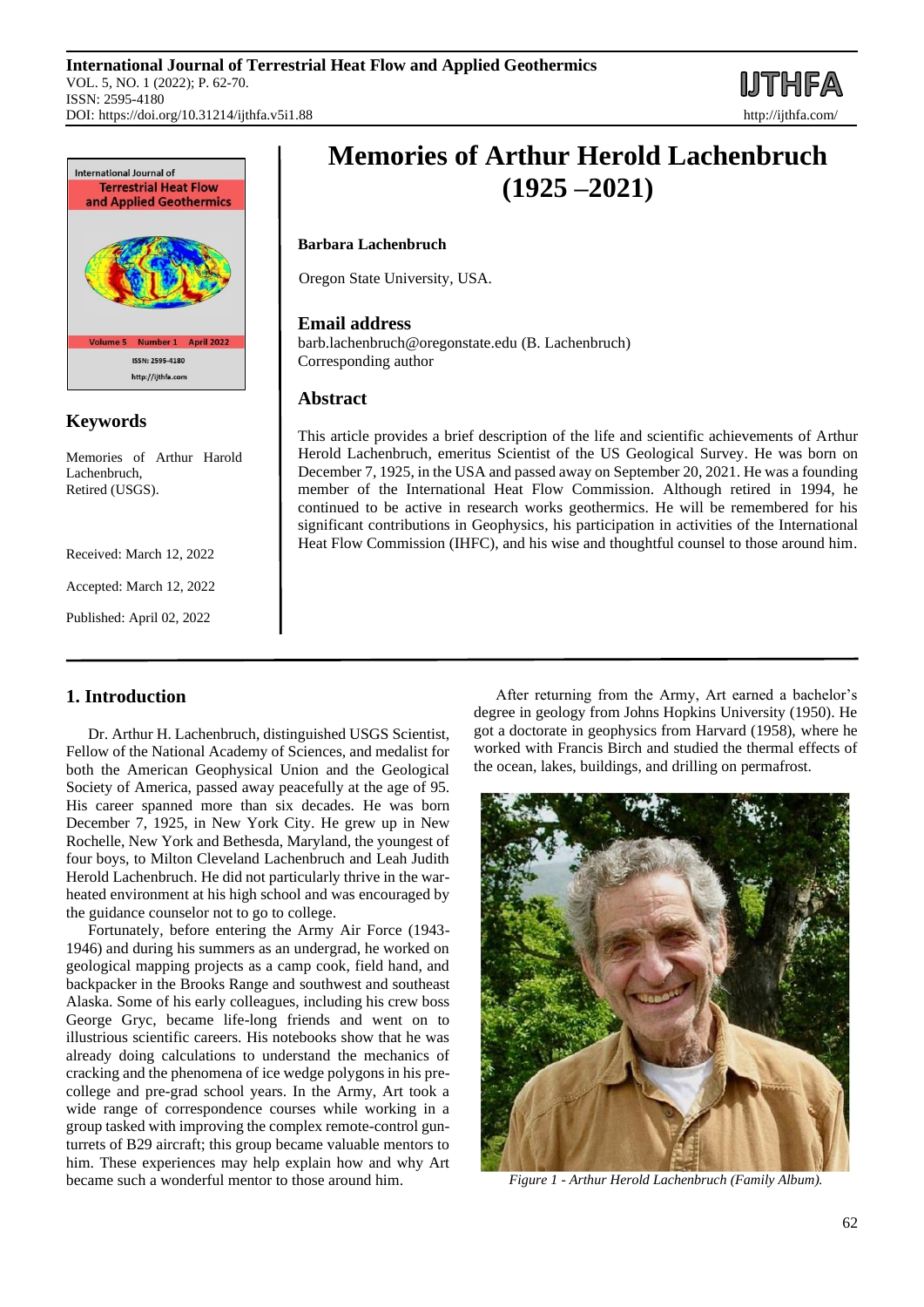### **2.** Studies in Permafrost and Terrestrial Heat Flow

At the USGS, Art led a team of scientific, technical, and clerical people he respected greatly. Although he was a research scientist, he was never afraid to advocate for what science showed to be the safest course for the environment and local communities. Early on, his team used the tools of heat flow to advance engineering practices in permafrost zones, which ultimately helped avert the environmental disaster of a buried hot-oil pipeline across Alaska. He was involved in Project Chariot, an arm of Operation Plowshare, a controversial program seeking to find peaceful uses of nuclear explosives. His role was as a member of a small interdisciplinary team that evaluated potential environmental effects of blasting a harbor near Cape Thompson, Alaska. This team served as an example from which the process of creating US Environmental Impact Statements was modeled.

Several years later, from 1963 to 1973, Art's team measured heat flow from the drifting T3 (Fletcher's) Ice Island in the western Arctic Ocean. Some of these data were not initially published because Art's efforts were redirected, by necessity, to the analysis of the potential effects of the proposed buried hot-oil pipeline across Alaska. In 2019, however, Art contributed to his last publication, which presented these data in the context of more recent geological and heat-flow perspectives.

In the 1960s and 1970s, his project turned much of its attention to terrestrial heat flow. The team measured how much heat escaped from the earth's crust, estimated how much of that was generated by friction or magma chambers, and made conclusions that contributed to plate tectonics, seismology, geomorphology, and the discovery of geothermal resources. One project used inactive oil exploration boreholes in permafrost in Alaska. Art calculated that the deep temperatures were out of sync with surface temperatures. This 1986 work was the first to show that the solid earth is heating up and contributed early evidence for climate change. He retired from the USGS in 1994, after almost 47 years of public service, but continued his involvement for another decade.

## **3.** Family Life

In May of 1950, when Art was finishing his undergraduate work, a fellow geologist, Bill Perkins, introduced him to Mary Edith Bennett (Edie), a nurse. Art had to go off to the field a couple of weeks after meeting her, but they married several days after he returned in September. Art's urban upbringing contrasted with Edie's early life on a farm in West Virginia. Together, they embarked on original adventures and developed their own traditions, borrowing from both of their families and places of origin. While Art worked on his PhD, Edie worked as a hospital nurse. When his studies took him to Dillingham, Alaska, for several months and then to the far northern village of Utqiagvik (Barrow) for two years, Edie went along and found fulfilling employment at Native healthcare facilities and as Art's field hand.

In 1954, they left Alaska for Massachusetts, where their first child, Roger, was born. That same year, they moved to Palo Alto, California, for Art's job with the USGS. Charles (1955-2019) and Barbara (1956) were born soon after. In 1963, the family moved to nearby Los Altos Hills for a more rural life. Art and Edie loved gardening and entertaining

neighbors, friends, and family there. Two generations of children grew up playing in the chaparral, taking runs, and jumping in the pool. Eventually, Art and Edie bought eighty acres in the redwoods, where they and their dog spent weekends for thirty years. Art was a planning commissioner for Los Altos Hills for more than a decade. In that capacity, he helped the town develop one of the earliest ordinances to tie the minimum lot size to a property's slope.

They moved to Corvallis in 2011 to be near Rog and Barb. He kept a piece of basalt in his room, and as he got older, he was quick but patient in explaining its fracture patterns to his caregivers. Although Art was deeply saddened by the deaths of Edie (2016) and their son Charlie (2018), he continued to see the positive sides to life. His gratitude extended to the people he had such luck to live and work with, the beauty of nature, and his good fortune for being able to participate in this world.

Art used his interpersonal skills and creativity to pull disparate fields and techniques together and shaped our understanding of frozen lands and terrestrial earth processes. He was a true role model for Survey scientists who aim to live up to the old motto of "Earth Science in the Public Service." His positive outlook, deep thinking from first principles, interest in others, kindness, and generosity of spirit had an enormous influence on the people around him.

## **4. Publications**

### **4a. Journal Articles**

- Lachenbruch, A. H. (1961). Depth and spacing of tension cracks. Jour. of Geophys. Research 66(12): 4273- 4292.
- Lachenbruch, A. H., M. C. Brewer, G. W. Greene, and B. V. Marshall (1962). Temperatures in permafrost. Temperature--Its Measurement and Control in Science and Industry 3(1): 791-803.
- Lachenbruch, A. H. and B. V. Marshall (1966). Heat flow through the Arctic ocean floor – The Canada Basin-Alpha rise boundary. Jour. Geophys. Research 71(4): 1223-1248.
- Sass, J. H., R. J. Munroe and A. H. Lachenbruch (1968). Measurement of geothermal flux through poorly consolidated sediments. Earth and Planetary Science Letters 4(4): 293-298.
- Lachenbruch, A. H. (1968). Rapid estimation of the topographic disturbance to superficial thermal gradients. Rev. Geophysics 6(3): 365-400.
- Lachenbruch, A. H. and B. V. Marshall (1968). Heat flow and water temperature fluctuations in Denmark Strait. Jour. Geophys. Research 73(18): 5829-5842. Correction (1969). Jour. Geophys. Research 74(2): 733.
- Lachenbruch, A. H. (1968). Preliminary geothermal model of Sierra Nevada. Jour. Geophys. Research 73(22): 6977-6989.
- Lachenbruch, A. H. (1970). Crustal temperature and heat production - implications of linear heat-flow relation. Jour. Geophys. Research 75(17): 3291-3300.
- Sass, J. H., A. H. Lachenbruch and R. J. Munroe (1971). Thermal conductivity of rocks from measurements on fragments and its application to heat-flow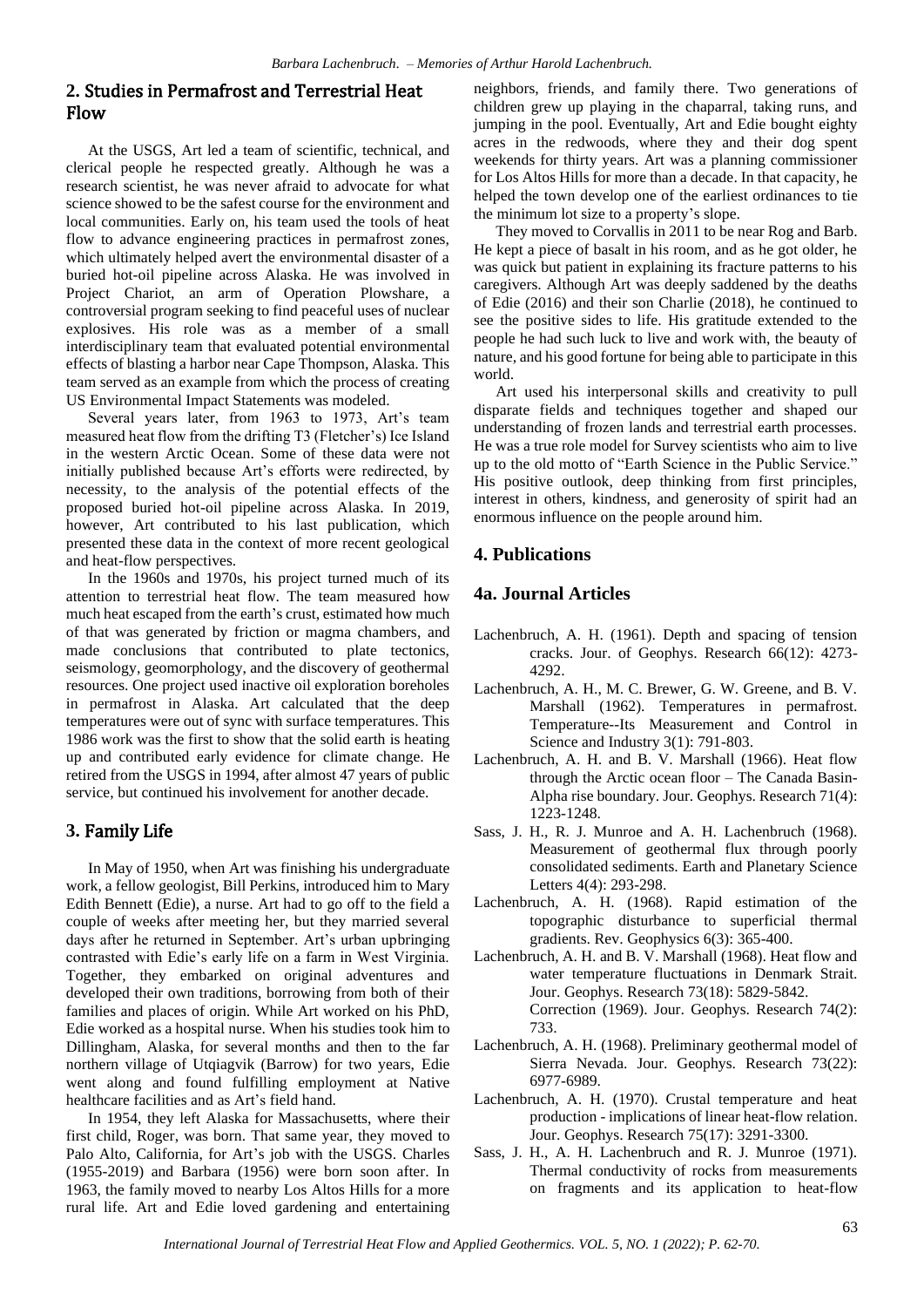determinations. Jour. Geophys. Research 76: 3391- 3401.

- Lachenbruch, A. H. and C. M. Bunker (1971). Vertical gradients of heat production in continental crust. 1. Theoretical detectability from near-surface measurements. Jour. Geophys. Research 76(17): 3842-3851.
- Lachenbruch, A. H. and C. M. Bunker (1971). Vertical gradients of heat production in continental crust. 2. Some estimates from borehole data. Jour. Geophys. Research 76(17): 3852-3860.
- Sass, J. H., A. H. Lachenbruch, R. J. Munroe, G. W. Greene and T. H. Moses (1971). Heat flow in Western United States Jour. Geophys. Research 76(26): 6376-6413.
- Sass, J. H., A. H. Lachenbruch and A. M. Jessop (1971). Uniform heat flow in a deep hole in the Canadian Shield and its paleoclimatic implications." Jour. Geophys. Research 76(35): 8586-8596.
- Lachenbruch, A. H. and G. A. Thompson (1972). Oceanic ridges and transform faults - their intersection angles and resistance to plate motion. Earth and Planetary Science Letters 15(2): 116-122. Correction (1973). Earth and Planetary Science Letters 18(2): 377-377.
- Lachenbruch, A. H. (1973). Differentiation and gravitational driving force for material rising at an oceanic ridge. Jour. Geophys. Research 78(5): 825-831.
- Lachenbruch, A. H. (1973). Simple mechanical model for oceanic spreading centers. Jour. Geophys. Research 78(17): 3395-3417. Correction ((1974). Jour. Geophys. Research 79(5): 775.
- Lachenbruch, A. H., M. L. Sorey, R. E. Lewis and J. H. Sass (1976). The near-surface hydrothermal regime of Long-Valley Caldera. Jour. Geophys. Research 81(5): 763-768.
- Lachenbruch, A. H., J. H. Sass, R. J. Munroe and T. H. Moses (1976). Geothermal setting and simple heatconduction models for the Long Valley Caldera. Jour. Geophys. Research 81(5): 769-784.
- Lachenbruch, A. H. and M. Nathenson (1976). Rise of a variable-viscosity fluid in a steadily spreading wedge-shaped conduit with accreting walls. U.S. Geol. Survey Jour. Research 4(2): 181-188.
- Lachenbruch, A. H. (1976). Dynamics of a passive spreading center. Jour. Geophys. Research. 81(11): 1883-1902.
- Lachenbruch, A. H. and J. Sass (1977). Heat flow in the United States and the thermal regime of the crust. Geophysical Monograph Series 20: 626-675.
- Lachenbruch, A. H. (1978). Heat flow in the Basin and Range province and thermal effects of tectonic extension. Pure and Appl. Geophysics 117: 34-50.
- Lachenbruch, A. H. (1980). Frictional heating, fluid pressure, and the resistance to fault motion. Jour. Geophys. Research 85: 6097-6112.
- Lachenbruch, A. H. and J. H. Sass (1980). Heat-flow and energetics of the San-Andreas fault zone. Jour. Geophys. Research 85: 6185-6222. (1981). Corrections. Jour. Geophys. Research 86(B8): 7171-7172.
- Lachenbruch, A. H., J. H. Sass, B. V. Marshall and T. H. Moses, Jr. (1982). Permafrost, heat-flow, and the

geothermal regime at Prudhoe Bay, Alaska. Jour. Geophys. Research 87: 9301-9316.

- Lachenbruch, A. H., J. H. Sass and S. P. Galanis (1985). Heatflow in southernmost California and the origin of the Salton Trough. Jour. Geophys. Research -Solid Earth and Planets 90: 6709-6736.
- Lachenbruch, A. H. and B. V. Marshall (1986). Changing climate–geothermal evidence from permafrost in the Alaskan Arctic. Science 234: 689-696.
- Lachenbruch, A. H. and J. H. Sass (1988). The stress heat-flow paradox and thermal results from Cajon Pass. Geophysical Research Letters 15(9): 981-984.
- De Rito, R. F., A. H. Lachenbruch, T. H. Moses and R. J. Munroe (1989). Heat flow and thermotectonic problems of the central Ventura basin, southern California. Jour. Geophys. Research 94(B1): 681- 699.
- Langseth, M. G. A. H. Lachenbruch, and B. V. Marshall (1990). Geothermal observations in the Arctic region. In Grantz, A. Johnson, L, and Sweeney, J.F., eds., The Arctic Ocean Region. Boulder, Colorardo, The Geological Society of America, p. 133-151.
- Lachenbruch, A. H. and P. Morgan (1990). Continental extension, magmatism and elevation - formal relations and rules of thumb. Tectonophysics 174(1- 2): 39-62.
- Osterkamp, T. and A. Lachenbruch (1990). Thermal regime of permafrost in Alaska and predicted global warming. Journal of Cold Regions Engineering 4(1): 38-42.
- Saltus, R. W. and A. H. Lachenbruch (1991). Thermal evolution of the Sierra-Nevada - tectonic implications of new heat-flow data. Tectonics 10(2): 325-344.
- Sass, J. H., A. H. Lachenbruch, T. H. Moses and P. Morgan (1992). Heat-flow from a scientific-research well at Cajon Pass, California. Jour. Geophys. Research - Solid Earth 97(B4): 5017-5030.
- Lachenbruch, A. H. and J. H. Sass (1992). Heat-flow from Cajon Pass, fault strength, and tectonic implications. Jour. Geophys. Research -Solid Earth 97(B4): 4995- 5015. Correction, Jour. Geophys. Research -Solid Earth

97(B12): 17711-17711.

- Zoback, M. D. and A. H. Lachenbruch (1992). Introduction to special section on the Cajon Pass Scientific Drilling Project. Jour. Geophys. Research -Solid Earth 97(B4): 4991-4994.
- Deming, D., J. H. Sass, A. H. Lachenbruch and R. F. De Rito (1992). Heat-flow and subsurface temperature as evidence for basin-scale groundwater-flow, north slope of Alaska. Geological Society of America Bulletin 104(5): 528-542.
- Sass, J. H., A. H. Lachenbruch, S. P. Galanis, P. Morgan, S. S. Priest, T. H. Moses and R. J. Munroe (1994). Thermal regime of the southern Basin and Range province. 1. Heat-flow data from Arizona and the Mojave Desert of California and Nevada. Jour. Geophys. Research - Solid Earth 99(B11): 22093-22119.
- Lachenbruch, A. H., J. H. Sass and P. Morgan (1994). Thermal regime of the southern Basin and Range province. 2. Implications of heat-flow for regional extension and metamorphic core complexes. Jour. Geophys. Research -Solid Earth 99(B11): 22121-22133.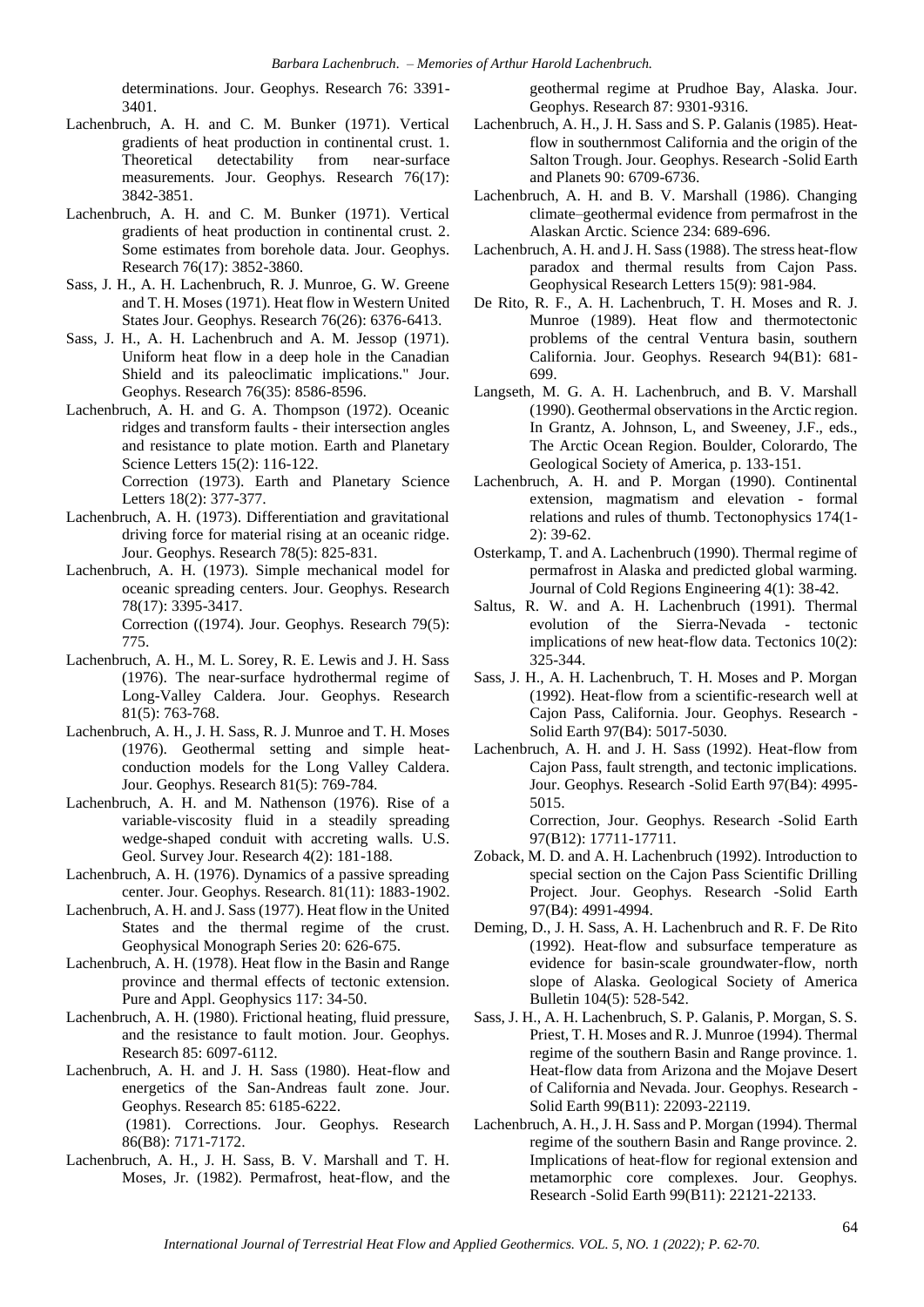- Lachenbruch, A. H., J. H. Sass, G. D. Clow, and R. Weldon (1995). Heat flow at Cajon Pass, California, revisited. Jour. Geophys. Research 100(2): 2005-2012.
- Deming, D., J. H. Sass, A. H. Lachenbruch, M. J. Johnsson, and D. G. Howell (1996). Heat flow and subsurface temperature, North Slope of Alaska. Thermal evolution of sedimentary basins in Alaska: US Geological Survey Bulletin 2142: 27-44.
- Sass, J. H., C. F. Williams, A. H. Lachenbruch, S. P. Galanis and F. V. Grupp (1997). "Thermal regime of the San Andreas fault near Parkfield, California." Jour. Geophys. Research -Solid Earth 102(B12): 27575- 27585.
- Savage, J. C. and A. H. Lachenbruch (2003). Consequences of viscous drag beneath a transform fault. Jour. Geophys. Research -Solid Earth 108(B1), <https://doi.org/10.1029/2001JB000711>
- Ruppel, C. D., Lachenbruch, A. H., Hutchinson, D. R., Munroe, R. J., & Mosher, D. C. (2019). Heat flow in the Western Arctic Ocean (Amerasian Basin). Jour. Geophys. Research: Solid Earth, 124(8): 7562-7587.

### **4b. Reports**

- Lachenbruch, A. H. (1957). Three-dimensional heat conduction in permafrost beneath heated buildings. U. S. Geol. Survey Bull. 1052-B, 51-69.
- Lachenbruch, A. H. (1957). Thermal effects of the ocean on permafrost. Geo. Soc. America Bull. 68(11): 1515- 1530.
- Lachenbruch, A. H. (1958). Thermal measurements in Oak Spring formation. In Diment W. H. et al. Properties of Oak Spring formation in Area 12 at the Nevada Test Site. U.S. Geol. Survey TEI-672 (U.S. Geological Survey open-file report, May 12, 1958), p. 11-1 to 11-5.
- Lachenbruch, A. H. (1958). Part III, Effect of the ocean on earth temperature. In Pewe, T. L, Hopkins, D. M., and Lachenbruch, A. H., Engineering geology bearing on harbor site selection along the northwest coast of Alaska from Nome to Point Barrow. U.S. Geol. Survey TEI-678 (U.S. Geological Survey open-file report, Oct. 14, 1959), p. 45-60.
- Lachenbruch, A. H. (1959). Periodic heat flow in a stratified medium, with application to permafrost problems. U.S. Geol. Survey Bull. 1083-A, 1-36.
- Lachenbruch, A. H. and M. C. Brewer (1959). Dissipation of the temperature effect of drilling a well in Arctic Alaska. U.S. Geol. Survey Bull, 1083-C, 73-109.
- Lachenbruch, A. H. (1960). Thermal contraction cracks and ice wedges in permafrost. In Geological Survey Prof. Paper 400-B, p. B404-B406.
- Lachenbruch, A. H. (1960). Contraction-crack polygons. In Geological Survey Prof. Paper 400-B, p. B406-B409.
- Greene, G. W., A. H. Lachenbruch and M. C. Brewer (1960). Some thermal effects of a roadway on permafrost. In Geological Survey Prof. Paper 400-B, p. B141-B144.
- Lachenbruch, A. H. (1960). Preliminary interpretation of geothermal data from Ogotoruk Creek, Alaska. In Kachadoorian, R. et al. Supplementary report on geologic investigations in support of Phase II, Project Chariot in the vicinity of Cape Thompson, northwestern Alaska. U.S. U.S. Geol. Survey TEI-

764 (U.S. Geological Survey open-file report, Aug. 10, 1960), 7-23.

- Kachadoorian, R., A. H. Lachenbruch, G. W. Moore and R. M. Waller (1960). Supplementary report on geologic investigations in support of Phase II, Project Chariot in the vicinity of Cape Thompson, Northwestern Alaska. TEI-764 (U.S. Geological Survey), 30 pp.
- Lachenbruch, A. H. and Greene, G. W. (1960). Preliminary report of geothermal data from Ogotoruk Creek, Alaska. In Kachadoorian, R. et al. Supplementary report on geologic investigations in support of Phase II, Project Chariot in the vicinity of Cape Thompson, northwestern Alaska. U.S. U.S. Geol. Survey TEI-753 (U.S. Geological Survey open-file report, March 31, 1960), 55-62.
- Lachenbruch, A. H. and others (1960). Bioenvironmental features of the Ogoturuk Creek area, Cape Thompson, Alaska, A first summary by the Committee on Environmental Studies for Project Chariot. TID-12439. 69 pp.
- Lachenbruch, A. H. and Marshall, B. V. (1961). Interim report on geothermal studies, Ogoturuk Valley, northwestern Alaska. In Kachadoorian, R. and others, Geologic investigations in support of Project Chariot, Phase III, in the vicinity of Cape Thompson, northwestern Alaska—Preliminary report. U.S. Geol. Survey TEI-779 (U.S. Geological Survey open-file report, April 3, 1961), 66-79.
- Lachenbruch, A., H (1962). Mechanics of thermal contraction cracks and ice-wedge polygons in permafrost. Geol. Soc. America Spec. Paper no. 70, 69 pp.
- Lachenbruch, A. H. (1962). Thermal studies in permafrost, In Progress report on the Jacobsen-McGill Arctic Research Exped, McGill University, 4 p.
- Britton, M. E., A. H. Lachenbruch, and others (1962). Bioenvironmental features of the Ogoturuk Creek area, Cape Thompson, Alaska, A Second Summary by the Committee on Environmental Studies for Project Chariot. TID-17226. 183 p.
- Lachenbruch, A. H. (1969). The effect of two-dimensional topography on superficial thermal gradients. U.S. Geol. Survey Bull. 1203-E, 86 p.
- Lachenbruch, A. H. (1970). Some estimates of the thermal effects of a heated pipeline in permafrost. U.S. Geol. Survey Circular 632, 23 p.
- Sass, J. H., A. H. Lachenbruch, and R. J. Munroe (1974). Thermal data from heat-flow test wells near Long Valley, California. U.S. Geological Survey Open-File Rept. 43 pp.
- Lachenbruch, A. H. and M. Nathenson (1974). Rise of a variable-viscosity fluid in a steadily spreading wedge-shaped conduit with accreting walls. U.S. Geological Survey Open-File Rept. 74-251, 16 p.
- Washburn, A. L., A. H. Lachenbruch, et al. (1974). Priorities for basic research on permafrost. National Academy of Sciences, Washington, D.C.
- Diment, W., T. Urban, J. Sass, B. Marshall, R. Munroe and A. Lachenbruch (1975). Temperatures and heat contents based on conductive transport of heat. In White, D.E. and D. L. Williams, eds, Assessment of Geothermal Resources of the United States—1975. U.S. Geol. Survey Circular 726: 84-103.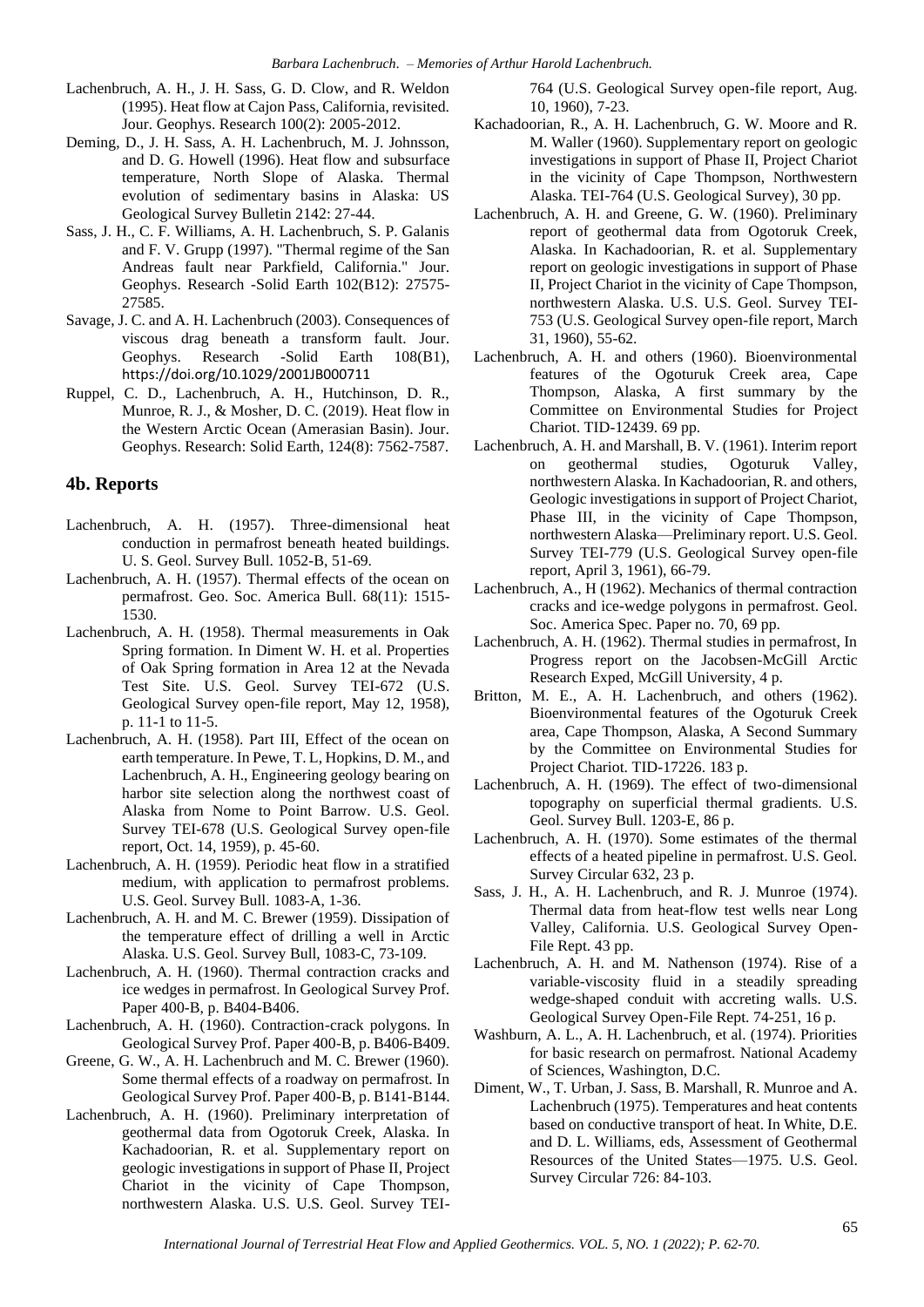- Sass, J. H., F. H. Olmsted, M. L. Sorey, A. H. Lachenbruch, R. J. Munroe, S. P. Galanis Jr and H. A. Wallenberg (1976). Geothermal data from test wells drilled in Grass Valley and Buffalo Valley, Nevada. U.S. Geological Survey Open-File Rept. 76-85.
- Sass, J. H., W. H. Diment, A. H. Lachenbruch, B. V. Marshall, R. J. Munroe, T. H. Moses, and T. C. Urban (1976). A new heat-flow contour map of the conterminous United States. U.S. Geological Survey Open-File Rept. 76-756, 22 p.
- Lachenbruch, A. H. and B. V. Marshall (1977). Sub-sea temperatures and a simple tentative model for offshore permafrost at Prudhoe Bay, Alaska. U.S. Geological Survey Open-File Rept. 77-395, 54 pp.
- Sass, J. H., J. P. Ziagos, H. A. Wallenberg, R. J. Munroe, D. E. di Somma and A. H. Lachenbruch (1977). Application of heat-flow techniques to geothermal energy exploration, Leach Hot Springs area, Grass Valley, Nevada. U.S. Geological Survey Open-File Rept. 77-762.
- Lachenbruch, A. H. and B. V. Marshall (1978). A simple target model for offshore permafrost at Prudhoe Bay. U.S. Geol. Survey Circular 772-B, p. B30-B32.
- Sass, J. H., S. P. Galanis, Jr., B. V. Marshall, A. H. Lachenbruch, R. J. Monroe, and T. H. Moses, Jr. (1978). Conductive heat flow in the Randsburg area, California. U.S. Geological Survey Open-File Rept. 78-756.
- Sass, J. H. and A. H. Lachenbruch (1979). Heat flow and conduction-dominated thermal regimes. In Muffler, L. J. P, ed., Assessment of geothermal resources of the United States-1978. U.S. Geol. Survey Circular 790, 8-11.
- Mase, C. W., J. H. Sass and A. H. Lachenbruch (1980). Nearsurface hydrothermal regime of the Lassen "Known Geothermal Resources Area," California. U.S. Geological Survey Open-File Rept. 80-1230, 31 p.
- Sass, J. H., A. H. Lachenbruch and C. W. Mase (1980). Analysis of thermal data from drill holes UE25a-3 and UE25a-1, Calico Hills and Yucca Mountain, Nevada Test Site. U.S. Geological Survey Open-File Rept. 80-826, 25 p.
- Committee on Alaskan Coal Mining and Reclamation, National Academy of Sciences (Beisline, E. H., Lachenbruch, A. H., and others) (1980). Surface coal mining in Alaska. Washington, D. C., National Academy Pres. 328 pp.
- Lachenbruch, A. H. (1981). Temperature effects of varying phase composition during the steady vertical flow of moisture in unsaturated stratified sediments. U.S. Geological Survey Open-File Rept. 81-1220, 11 p.
- Mase, C. W., J. H. Sass, A. H. Lachenbruch, and R. J. Munroe (1982). Preliminary heat-flow investigations of the California Cascades. U.S. Geological Survey Open-File Rept. 82-150, 240 p.
- Lachenbruch, A. H., J. H. Sass, B. V. Marshall and T. H. Moses Jr (1982). Thermal regime of permafrost at Prudhoe Bay, Alaska. U.S. Geological Survey Open-File Rept. 82-535.
- Sass, J. H. and A. H. Lachenbruch (1982). Preliminary interpretation of thermal data from the Nevada Test Site. U.S. Geological Survey Open-File Rept. 82- 973, 30 p.
- Lachenbruch, A. H., J. H. Sass, L. A. Lawver, M. C. Brewer, and T. H. Moses, Jr. (1982). Depth and temperature of permafrost on the Alaskan Arctic slope; preliminary results. U.S. Geological Survey Open-File Rept. 82-1039, 28 p.
- Sass, J. H., A. H. Lachenbruch, and E. P. Smith (1983). Temperature profiles from Salt Valley, Utah, Thermal conductivity of 10 samples from drill hole DOE3, and preliminary estimates of heat flow. U.S. Geological Survey Open-File Rept. 83-455.
- Sass, J. H., A. H. Lachenbruch, and E. P. Smith (1983). Thermal data from well GD-1, Gibson Dome, Paradox Valley, Utah. U.S. Geological Survey Open-File Rept. 83-476
- Sass, J. H., S. P. Galanis, Jr., A. H. Lachenbruch, B. V. Marshall, and R. J. Monroe (1984). Temperature, thermal conductivity, heat flow, and radiogenic heat production from unconsolidated sediments of the Imperial Valley, California. U.S. Geological Survey Open-File Rept. 84-490, 38 p.
- Lachenbruch, A. H. (1985). Simple models of frictional heating by an earthquake. U.S. Geological Survey Open-File Rept. 85-131, 8 p.
- Sass, J. H., A. H. Lachenbruch, S. P. Galanis, Jr., R. J. Munroe, and T. H. Moses, Jr. (1986). An analysis of thermal data from the vicinity of Cajon Pass, California. U.S. Geological Survey Open-File Rept. 86-468.
- Lachenbruch, A. H., J. H. Sass, T. H. Moses, Jr., and S. P. Galanis, Jr. (1986). Thermal considerations and the Cajon Pass borehole. U.S. Geological Survey Open-File Rept. 86-469, 17 pp.
- Lachenbruch, A. H. (1986). Simple models for the estimation and measurement of frictional heating by an earthquake. U.S. Geological Survey Open-File Rept. 86-508, 13 p.
- Lachenbruch, A. H., B. V. Marshall, and E. F. Roth (1987). Thermal measurements in Oak Springs formation at the Nevada Test Site, southern Nevada. U.S. Geological Survey Open-File Rept. 87-610, 19 p.
- Saltus, R. W. and A. H. Lachenbruch (1987). Twodimensional finite element models of the variation of heat flow with depth caused by refraction at a low conductivity graben. U.S. Geological Survey Open-File Rept. 87-618, 11 p.
- Lachenbruch, A. H., S. P. Galanis, Jr., and T. H. Moses, Jr. (1988). A thermal cross-section for the permafrost and hydrate stability zones in the Kuparuk and Prudhoe Bay oil fields. In Galloway, J. P., and Hamilton, T. D., eds, Geologic Studies in Alaska by the U. S. Geological Survey during 1986. U.S. Geol. Survey Circular 1016: 48-51.
- Sass, J. H., A. H. Lachenbruch, W. W. Dudley Jr, S. S. Priest and R. J. Munroe (1988). Temperature, thermal conductivity, and heat flow near Yucca Mountain, Nevada: Some tectonic and hydrologic implications. U.S. Geological Survey Open-File Rept. 87-649, 118 p.
- Lachenbruch, A. H., J. H. Sass, L. A. Lawver, M. C. Brewer, B. V. Munroe, J. P. Kennelly, Jr., S. P. Galanis, Jr., and T. H. Moses, Jr. (1988). Temperature and depth of permafrost on the Alaskan Arctic Slope. U.S. Geological Survey Professional Paper 1399: 645- 656.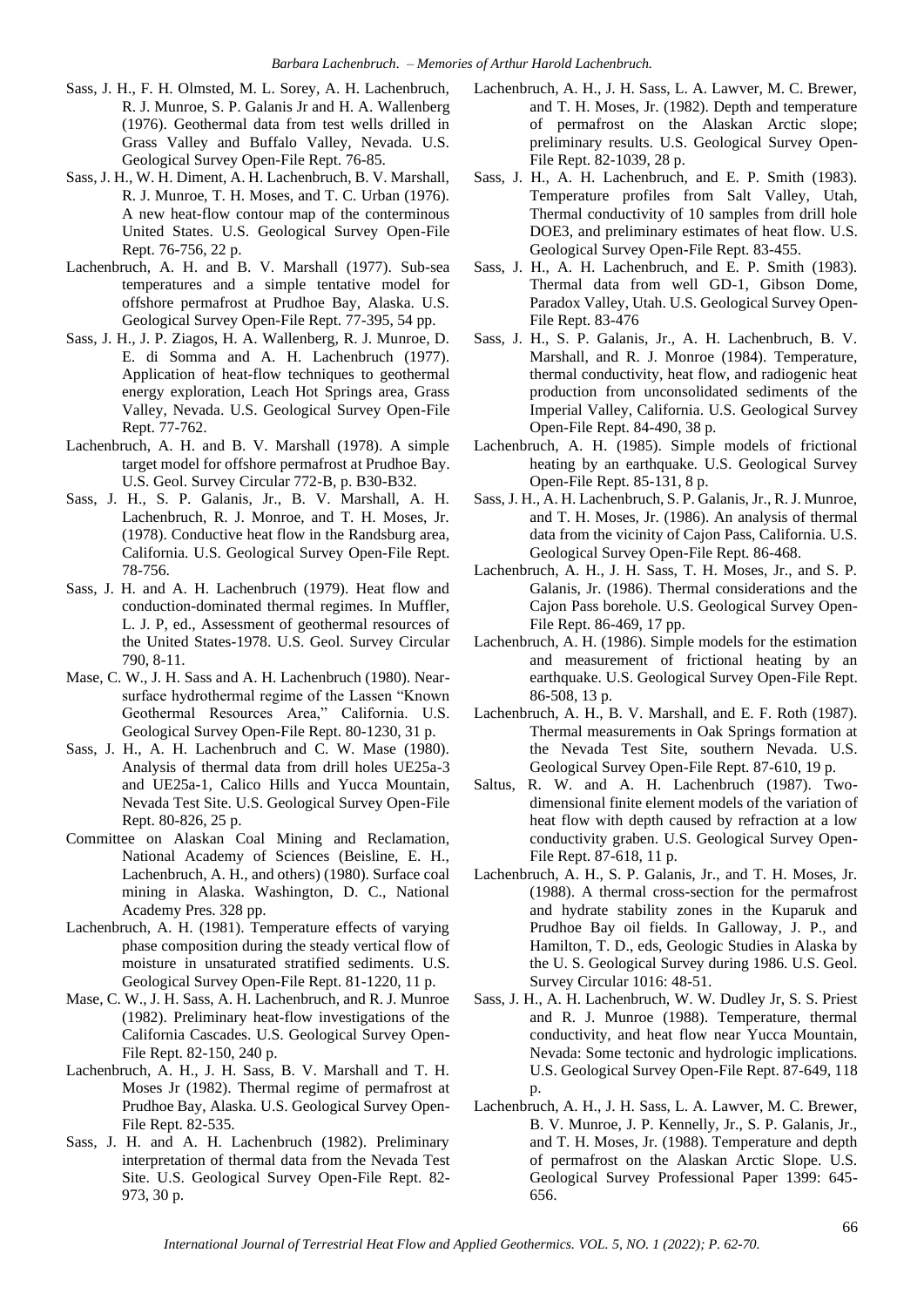- Lachenbruch, A. H. and A. McGarr (1990). Stress and heat flow. In Wallace, R. E., ed, The San Andreas Fault System, California. US Geological Survey Professional Paper 1515, 260-277.
- Lachenbruch, A. H. (1994). Permafrost, the active layer, and changing climate. U.S. Geological Survey Open-File Rept. 94-694. 43 p.
- Sass, J. H., W. W. Dudley, Jr., and A. H. Lachenbruch (1995).Chapter 8—Regional thermal setting, in Oliver, H. W., Ponce, D. A., and Hunter, W. C., eds., Major Results of Geophysical Investigations at Yucca Mountain and Vicinity, Southern Nevada: U.S. Geological Survey Open-File Report 95-74, p. 157-172.
- Sass, J. H, S. S. Priest, A. H. Lachenbruch, S. P. Galanis, JR., T. H. Moses, Jr., J. P. Kennelly, Jr., R. J. Munroe, E. P. Smith, F. V. Grubb, R. H. Husk, Jr., and C. W. Mase. (2005) Summary of supporting data for USGS Regional Heat-flow studies of the Great Basin, 1970- 1990. U.S. Geological Survey Open-File Rept. 2005- 1207.
- Ruppel, C. D., D. R. Hutchinson, and A. H. Lachenbruch (2019). USGS T-3 Original thermal gradient, thermal conductivity, and heat flow data from T-3 Ice Island, 1963-73. Data Release, U.S. Geological Survey, Coastal and Marine Hazards and Resources Program, Woods Hole Coastal and Marine Science Center, Woods Hole, MA <https://doi.org/10.5066/P97EPU2F>
- Lachenbruch, A. H. B. V. Marshall, and C. D. Ruppel. (2019). Post-expedition report for USGS T-3 Ice Island heat flow measurements in the High Arctic Ocean, 1963- 1973. Data Release, U.S. Geological Survey. <https://doi.org/10.5066/P91XQ3IS>

## **4c. Book Chapters**

- Lachenbruch, A. H., G. W. Green, and B. V. Marshall. (1966). Permafrost and the geothermal regimes. In Wilimovsky, N. J. and J. N. Wolfe, eds, Environment of the Cape Thompson region, Alaska. U.S. Atomic Energy Comm., Div. Tech Inf., Ch. 10, pp. 149-163.
- Lachenbruch, A. H. (1968). Permafrost. In Fairbridge, R. W., Ed. The Encyclopedia of Geomorphology, N Y, Reinhold Book Corp, Earth Science Series, V. 3, p. 833-839.
- Lachenbruch, A. H. and J. Sass (1978). Models of an extending lithosphere and heat flow in the Basin and Range province. In Smith, R. B. and G. P. Eaton, eds., Cenozoic Tectonics and Regional Geophysics of the Western Cordillera. Geological Society of America Memoirs 152: 209-250.
- Sass, J. H. and A. H. Lachenbruch (1979). Thermal regime of the Australian continental crust. In McElhinny, M. W. ed, The Earth: Its Origin, Structure and Evolution. London, Academic Press, p. 301-351.

## **4d. Non-peer-reviewed Journal Articles & Proceedings papers**

- Lachenbruch, A. H. (1957). A probe for measurement of thermal conductivity of frozen soils in place. Transactions, American Geophysical Union 38: 691- 697.
- Lachenbruch, A. H. (1957). Discussion of "A probe for measurement of thermal conductivity of frozen soils in place." Am. Geophys. Union Trans. 38:691-697.
- Lachenbruch, A. H. (1966). Contraction theory of ice-wedge polygons—a qualitative discussion. Permafrost— Internat. Conf., Lafayette, Indiana, Nov. 1963. PNAS-Natl. Research Council Pub. 1287, 63-71.
- Lachenbruch, A. H. (1968). Discussion of the paper by Kenneth Watson, "Proposed lunar heat flow measurement from a polar orbiting satellite. Jour. of Geophys. Research 73(2): 822-823.
- Lachenbruch, A. H. and Marshall, B. V. (1968). Heat-flow investigations from drifting stations. In Sater, J. E., Coordinator, Arctic Drifting Stations—Proceedings of Symposium (held at Airlie Conference Center), Arctic Inst. North America-Office Naval Research, Warrenton, VA, 12-15 April 1966, Washington, D. C. Arctic Inst. North America, 396-417.
- Lachenbruch, A. H. and B. V. Marshall (1969). Heat flow in arctic. In U.S. Naval Arctic Research Lab. Dedication Symposium, Fairbanks, AK, Proc. Arctic 22(3): 300-311.
- Lachenbruch, A. H. (1970). Thermal considerations in permafrost. In Adkison, W. L., and Brosge, M. M., eds. Proceedings of the Geological Seminar on the North Slope of Alaska, Los Angeles, American Assoc. Petroleum Geologists, p. J1-J5.
- Gold, L. W. and A. H. Lachenbruch (1973). Thermal conditions in permafrost: a review of North American literature. In Permafrost—North American Contribution, Second Internat. Conf., Yakutsk, USSR, July 1973. National Academy of Sciences, Washington., p. 3-25.
- Lachenbruch, A. H. and J. Sass (1973). Thermo-mechanical aspects of the San Andreas fault system. In Proc., Conf. Tectonic Problems of the San Andreas Fault System, Stanford Univ. Pubs. Geol. Sci 13: 192-205.
- Lachenbruch, A. H. (1980). Comment on "A reinterpretation of the linear heat flow and heat production relationship for the exponential model of the heat production in the crust" by R. N. Singh and J. G. Negi. Geophysical Journal of the Royal Astronomical Society 63(3): 791-795.
- Lachenbruch, A. H. (1986). Reply [to Comments by J. C. Mareschal on "Models of an extending lithosphere and heat flow in the Basin and Range province," by A. H. Lachenbruch and J. H. Sass]. Journ. Geophys. Research 91: 7565-7569.
- Lachenbruch, A. H., J. H. Sass, L. A. Lawver, M. C. Brewer, B. V. Marshall, R. J. Munroe, J. P. Kennelly Jr, S. P. Galanis, Jr and T. H. Moses Jr (1987). Temperature and depth of permafrost on the Alaskan Arctic slope. In Tailleur, I. and P. Weimer, Alaskan North Slope Geology, Pacific Section, Society for Economic Paleontologists and Mineralogists and Alaskan Geological Society, v. 2, 545-558.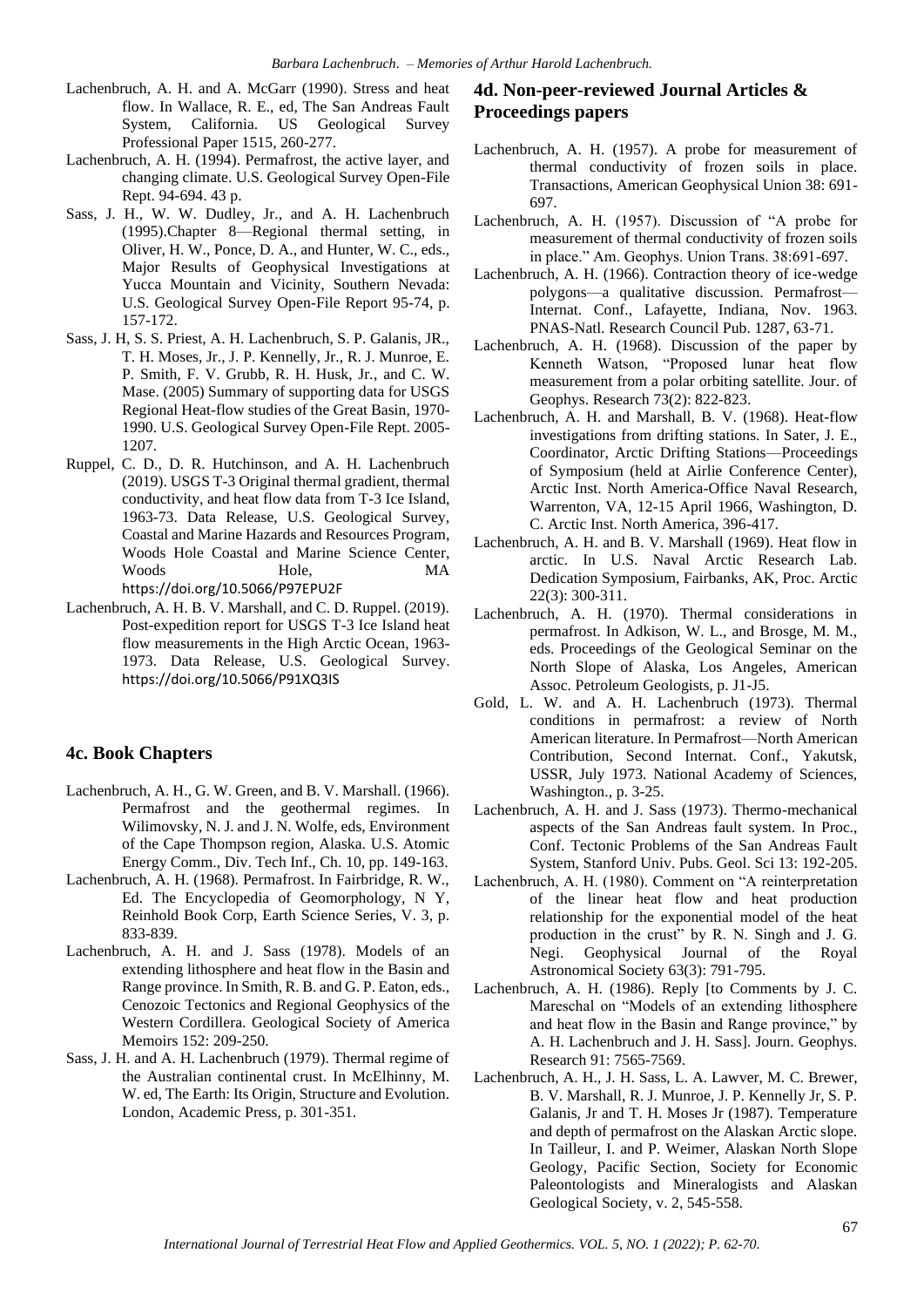- Lachenbruch, A. H. (1988). Warming of permafrost in the Alaskan arctic. In Proc. First North American Conference on Preparing for Climate Change, Oct. 27-29, 1987. Climate Institute, Washington, D. C., 5 p.
- Henyey, T. L., A. H. Lachenbruch, L. T. Silver, and M. D. Zoback (1988). DOSECC's deep scientific drilling project at Cajon Pass, California. (Conference paper) In Bodén A., Gösta Eriksson K., eds, Deep Drilling in Crystalline Bedrock. Exploration of the Deep Continental Crust. Springer, Berlin, Heidelberg, p. 92-101.
- Lachenbruch, A. H., T. T. Cladouhos and R. Saltus (1988). Permafrost temperature and the changing climate. Proc. of the Fifth International Conference on Permafrost, Trondheim, Norway, August 1988. V. 3, 9-17.
- Nelson, F., A. Lachenbruch, M. Woo, E. Koster, T. Osterkamp, M. Gavrilova and G. Cheng (1993). Permafrost and changing climate. Proceedings of the Sixth International Conference on Permafrost, Beijing, PRC, July 1993.

#### **4e. Abstracts**

- Lachenbruch, A. H., l955, Dissipation of the temperature effect of drilling a well in Arctic Alaska: Am. Geophys. Union Trans., v. 36, no. 3, p. 5l7.
- Lachenbruch, A. H., l956, Effect of the ocean on permafrost temperatures: Geol. Soc. America Bull., v. 67, no. l2, pt. 2, p. l7l4.
- Lachenbruch, A. H., l956, Method of estimating the thermal influence of heating buildings on permafrost: Geol. Soc. America Bull., v. 67, no. l2, pt. 2, p. l808.
- Lachenbruch, A. H., l957, Periodic heat flow in a stratified medium with application to permafrost problems: Geol. Soc. America Bull., v. 68, no. l2, pt. 2, p. 907.
- Lachenbruch, A. H., l958, Some geothermal problems in the Arctic: Geol. Soc. America Bull., v. 69, no. l2, pt. 2, p. l693.
- Lachenbruch, A. H., l958, A rational approach to thermal problems in permafrost engineering, in Science in Alaska: Alaskan Science Conference, 9th, Fairbanks, Alaska, Sept. 2-5, l958, Proc., p. 29-30.
- Lachenbruch, A. H., l959, Thermal studies in Arctic ice and permafrost, in GRD Research Notes No. l5, Proceedings of the First Annual Arctic Planning Session, November l958: Geophysics Research Directorate, Air Force Cambridge Research Center, U.S. Air Force, Bedford, Mass., p. 5l-52.
- Lachenbruch, A. H., l959, Contraction theory of ice-wedge polygons: Geol. Soc. America Bull., v. 70, no. l2, pt. 2, p. l796.
- Lachenbruch, A. H., l959, The contraction theory of icewedge polygons, in Bushnell, V. C., ed., GRD Research Notes No. 29, Proceedings of the Second Annual Arctic Planning Session, October l959: Geophysics Research Directorate, Air Force Cambridge Research Center, U.S. Air Force, Bedford, Mass., Rept. AFCRC-TN-59-66l, p. l63.
- Lachenbruch, A. H., l960, Mechanical aspects of the contraction theory of ice-wedge polygons:

Internat. Symposium on Arctic Geology, lst, Calgary, Alberta, Canada, Jan. ll-l3, l960, Abstracts of Papers [unnumbered].

- Lachenbruch, A. H., Greene, G. W., and Marshall, B. V., l960, Geothermal studies at Ogotoruk Creek, AEC Project Chariot test site, northwestern Alaska: Geol. Soc. America Bull., v. 7l, no. l2, pt. 2, p. 2087.
- Lachenbruch, A. H., Brewer, M. C., Greene, G. W., Marshall, B. V., l96l, Temperatures in permafrost: Third Symposium on Temperature, Its Measurement and Control in Science and Industry, March l96l, Am. Inst. Physics, Geophysics Section, Columbus, Ohio, Program, p. 98.
- Lachenbruch, A. H., and Brewer, M. C., l962, Geothermal evidence for recent climatic change near Barrow, Alaska, in Geological Society of America Abstracts for l96l: Geol. Soc. America Spec. Paper 68, p. ll7.
- Lachenbruch, A. H., l963, Geothermal aspects of permafrost terrain, in Geological Society of America Abstracts for l962: Geol. Soc. America Spec. Paper 73, p. l92.
- Lachenbruch, A. H., and Marshall, B. V., l964, Heat flux from the Arctic Ocean Basin, preliminary results: Am. Geophys. Union Trans., v. 45, no. l, p. l23.
- Lachenbruch, A. H., l965, The effect of a slope on surface heat flow: Am. Geophys. Union Trans., v. 46, no. l, p. l76.
- Lachenbruch, A. H., Wollenberg, H. A., Greene, G. W., and Smith, A. R., l966, Heat flow and heat production in the central Sierra Nevada, preliminary results: Am. Geophys. Union Trans., v. 47, no. l, p. l79.
- Lachenbruch, A. H., l967, Rapid estimation of the topographic disturbance to superficial thermal gradients: International Symposium on Geothermal Problems, l4th General Assembly, IUGG, Zurich, Switzerland.
- Lachenbruch, A. H. and B. V. Marshall (1968). Heat flow and water temperature fluctuations in Denmark Strait. Transactions-American Geophysical Union 49(1): 324.
- Marshall, B. V. and A. H. Lachenbruch (1968). Some recent heat-flow results from Arctic Ocean. Transactions-American Geophysical Union 49(1): 323-324.
- Sass, J. H., A. H. Lachenbruch, G. W. Greene, T. H. Moses and R. J. Munroe (1968). Progress report on heatflow measurements in Western United States. Transactions-American Geophysical Union 49(1): 325-326.
- Sass, J. H., R. J. Munroe and A. H. Lachenbruch (1968). Measurement of geothermal flux through poorly consolidated sediments. Transactions-American Geophysical Union 49(1): 324-325.
- Lachenbruch, A. H., l968, A simple model of the Sierra Nevada based on geothermal observations: Geol. Soc. America, Ann. Mtg., 8lst, Mexico City, l968, Program, p. l68.
- Lachenbruch, A. H. and C. M. Bunker (1969). Vertical distribution of crustal heat sources. Transactions-American Geophysical Union 50(4): 316.
- Sass, J. H., Lachenbruch, A. H., and Bunker, C. M., l973, Tectonic significance of geothermal data from central California and Nevada: Geol. Soc. America, Cordilleran Sec. Ann. Mtg., 69th, Portland, Oregon, l973, Abstracts with Programs, v. 5, no. l, p. 99.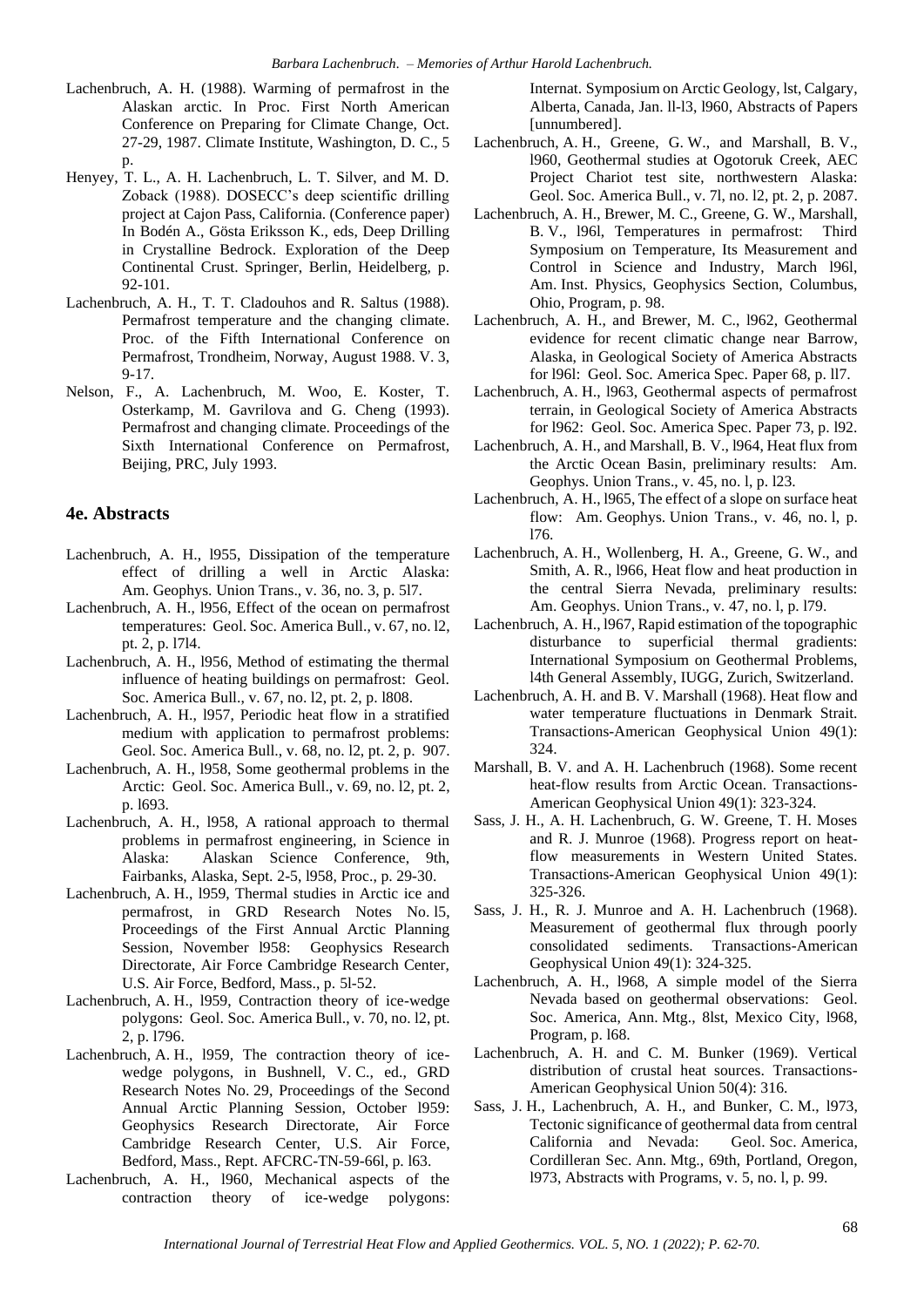- Lachenbruch, A. H., R. E. Lewis and J. H. Sass (1973). Prospecting for heat in Long Valley Transactions-American Geophysical Union 54(11): 1211.
- Lachenbruch, A. H. (1973). Differentiation and gravitational driving force for material rising a oceanic ridge. Transactions-American Geophysical Union 54(1): 64.
- Sass, J. H., Lachenbruch, A. H., and Munroe, R. J., l974, Regional heat flow as an indicator of geothermal resources: Geol. Soc. America, Cordilleran Sec. Ann. Mtg., 70th, Las Vegas, Nevada, l974, Abstracts with Programs, v. 6, no. 3, p. 247.
- Sass, J. H., Lachenbruch, A. H., Diment, W. H., and Urban, T. C., l975, Heat-flow patterns and geothermal resource potential of the western United States: 2nd U.N. Symposium on the Development and Use of Geothermal Resources, San Francisco, California, May l975, abstract no. III-80.
- Lachenbruch, A. H. and J. H. Sass (1977). Geothermal setting of Battle Mountain High. Transactions-American Geophysical Union 58(12): 1237.
- Sass, J. H. and A. H. Lachenbruch (1978). Thermal regime of Australian continental crust. Transactions-American Geophysical Union 59(12): 1026.; also cited as Canadian Geophysical Union, 5th Annual Meeting, London, Ontario, Canada, May l5-l7, l978, Program with Abstracts, p. l7-l8.
- Lachenbruch, A. H., J. H. Sass and S. P. Galanis (1978). New heat-flow results from southern California. Transactions-American Geophysical Union 59(12): 1051.
- Lachenbruch, A. H., and Sass, J. H., 1979, Heat flow and stress in the San Andreas fault zone: EOS (American Geophysical Union Transactions), v. 60, p. 955.
- Lachenbruch, A. H., 1980, Regional thermal structure in the Western U.S.: EOS (American Geophysical Union Transactions), v. 61, p. 1144.
- Mase, C. W., Sass, J. H., and Lachenbruch, A. H., 1980, Preliminary heat-flow investigation of the California Cascades: EOS (American Geophysical Union Transactions), v. 61, p. 1150.
- Lachenbruch, A. H. and J. H. Sass (1981). Heat flow and its implications for tectonics and volcanism in the Basin and Range province. Abstract for Conf. on Tectonic Framework of the Mojave and Sonoran Deserts, California and Arizona, USGS Menlo Park, Nov. 4- 6, 1980. U.S. Geological Survey Open-file Report 81-503, p. 56-58.
- Sass, J. H., and Lachenbruch, A. H., 1982, Hydrologic implications of preliminary heat-flow data from the Nevada Test Site: EOS, v. 63, p. 1099.
- Lachenbruch, A. and B. Marshall (1983). Permafrost and the geothermal regime. US Geological Survey Polar Research Symposium, Oct. 12-14, 1983. Geological Survey Circular 911, 33-34.
- Lachenbruch, A. H., Sass, J. H., Galanis, S. P., Jr., and Marshall, B. V., 1983, Heat flow and crustal extension in the Salton Trough: XVIII General Assembly, IUGG, Programme and Abstracts, v. 1, p. 504.
- Lachenbruch, A. H., Sass, J. H., Galanis, S. P., Jr., and Marshall, B. V., 1983, Heat flow, crustal extension,

and sedimentation in the Salton Trough: EOS, v. 64, p. 836.

- Sass, J. H., Lachenbruch, A. H., and Silver, L. T., 1984, Exploratory crustal drilling near the southern margin of the Colorado Plateau and in the San Francisco volcanic field: EOS, v. 65, p. 1096.
- Zoback, M. D., Healy, J., Lachenbruch, A. H., and Henyey, T., 1984, In situ stress, heat flow, and fault zone monitoring in a deep well near the San Andreas fault at Cajon Pass: EOS, v. 65, p. 1097.
- Lachenbruch, A. H. (1985). Temperature and depth of permafrost on North Slope, Alaska. Abstract. AAPG Bulletin-American Association of Petroleum Geologists 69(4): 667-668.
- Lachenbruch, A. H., Sass, J. H., Moses, T. H., Jr., and Galanis, S. P., Jr., 1986, Thermal studies at the Cajon Pass borehole: EOS, v. 67, p. 379-380.
- Lachenbruch, A. H., and Sass, J. H., 1986, Heat flow and the nature of the northern San Andreas fault system, California: EOS, v. 67, p. 1214.
- Lachenbruch, A. H., Sass, J. H., Saltus, R. W., Anderson, R. F., and Williams, C., 1987, Thermal regime at the Cajon Pass research well: EOS, v. 68, p. 1489.
- Williams, C. F., Anderson, R. N., Broglia, C., Sass, J. H., and Lachenbruch, A. H., 1987, In situ investigations of thermal conductivity, heat production and hydrothermal circulation in the Cajon Pass DOSECC drill hole: EOS, v. 68, p. 1489-1490.
- Sass, J. H., and Lachenbruch, A. H., 1987, Heat-flow field of the California-Arizona crustal experiment and adjacent areas: Geological Society of America, Annual Meeting, Phoenix, Arizona, 1987, Abstracts with Programs, v. 19, no. 7, p. 829.
- Zoback, M. D., and Lachenbruch, A. H., 1988, Are transform faults weak? Some observations and implications: Eos, v. 69, p. 1461.
- Saltus, R. W., Lachenbruch, A. H., Galanis, S. P., Jr., and Sass, J. H., 1988, Reduced heat flow in the southern Sierra Nevada, California: Eos, v. 69, p. 1450.
- Lachenbruch, A. H., 1988, Permafrost temperature and the changing climate: Eos, v. 69, p. 1043.
- Lachenbruch, A. H., 1988, Permafrost temperatures and the changing climate: AAAS, Annual Meeting, San Francisco, California, 1989, Abstracts of Papers, AAAS Publication 88-30, p. 28.
- Sass, J. H., Lachenbruch, A. H., Kennelly, J. P., Jr., and Moses, T. H., Jr., 1989, Decrease in heat flow with depth in the scientific research well at Cajon Pass, California--Observations: Eos, v. 70, p. 480.
- Lachenbruch, A. H., and Sass, J. H., 1989, Decrease in heat flow with depth in the scientific research well at Cajon Pass, California--Implications: Eos, v. 70, p. 481.
- Lachenbruch, A. H. (1990). Contemporary climate change and temperatures in the solid earth. Eos, v. 71, p. 1596.
- Clow, G. D., Lachenbruch, A. H., and McKay, C. P., 1990, Inversion of borehole temperature data for recent climatic changes with examples from the Alaskan Arctic and Antarctica in Abstracts--International Conference on the Role of the Polar Regions in Global Change, June 11-15, 1990, Fairbanks, Alaska, p. 158.